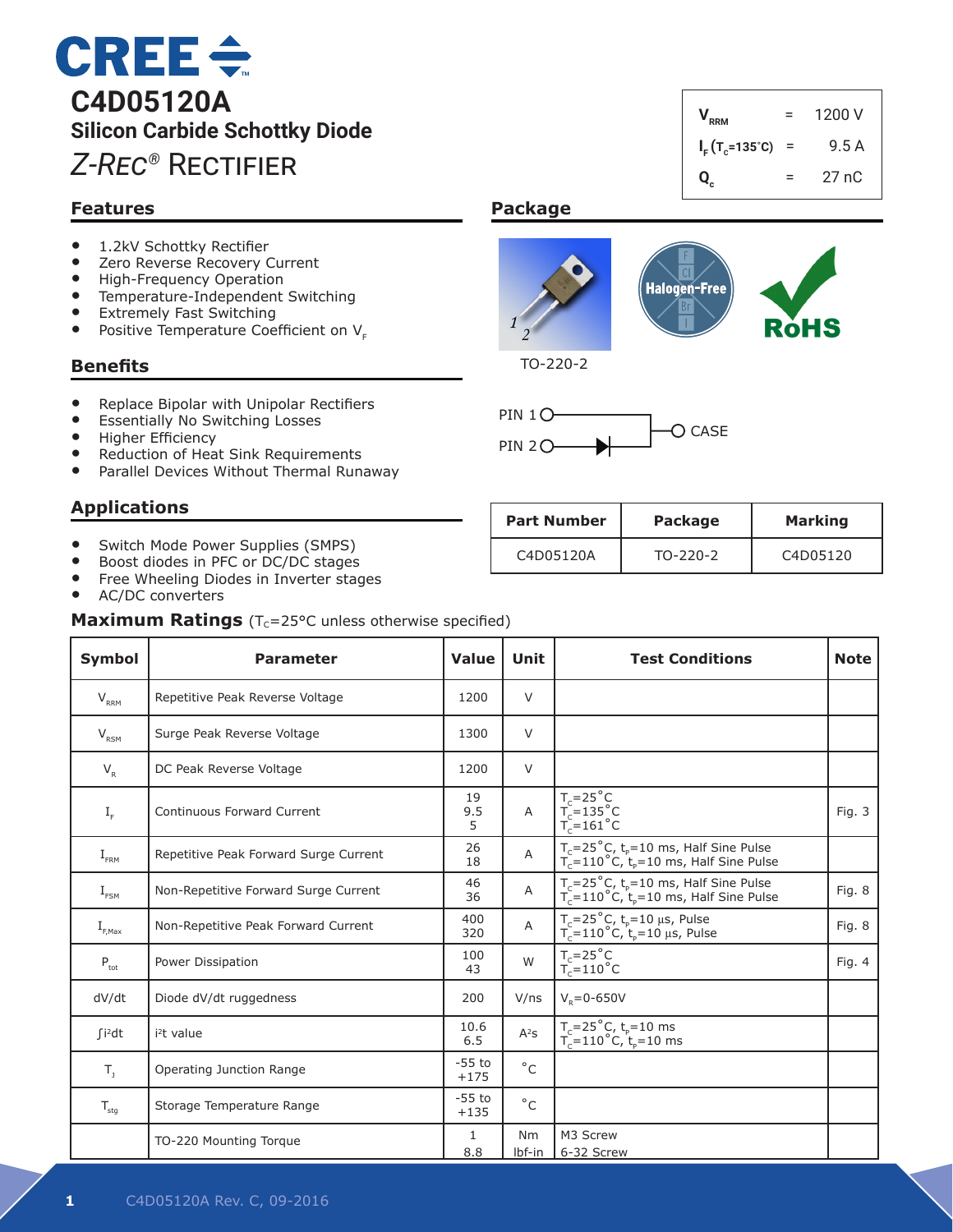

# **Electrical Characteristics**

| Symbol  | <b>Parameter</b>               | Typ.            | Max.       | Unit   | <b>Test Conditions</b>                                                                                                                                 | <b>Note</b> |
|---------|--------------------------------|-----------------|------------|--------|--------------------------------------------------------------------------------------------------------------------------------------------------------|-------------|
| $V_F$   | Forward Voltage                | 1.4<br>1.9      | 1.8<br>3   | $\vee$ | $I_F = 5 \text{ A}$ T <sub>J</sub> =25°C<br>$I_E = 5 \text{ A}$ T <sub>1</sub> =175°C                                                                  | Fig. $1$    |
| $I_R$   | <b>Reverse Current</b>         | 20<br>40        | 150<br>300 | μA     | $V_R = 1200 \text{ V}$ T <sub>J</sub> =25°C<br>$V_B = 1200 \text{ V}$ T <sub>1</sub> =175°C                                                            | Fig. 2      |
| $Q_{C}$ | <b>Total Capacitive Charge</b> | 27              |            | nC     | $V_R = 800$ V, I <sub>F</sub> = 5A<br>$di/dt = 200$ A/µs<br>$T = 25^{\circ}C$                                                                          | Fig. 5      |
| C       | <b>Total Capacitance</b>       | 390<br>27<br>20 |            | pF     | $V_R = 0 V$ , T <sub>J</sub> = 25°C, f = 1 MHz<br>$V_R = 400 V$ , T <sub>J</sub> = 25°C, f = 1 MHz<br>$V_R = 800 V$ , T <sub>J</sub> = 25°C, f = 1 MHz | Fig. 6      |
| $E_{c}$ | Capacitance Stored Energy      | 8.0             |            | μJ     | $V_{\rm p} = 800$ V                                                                                                                                    | Fig. 7      |

Note: This is a majority carrier diode, so there is no reverse recovery charge.

# **Thermal Characteristics**

| <b>Symbol</b>  | <b>Parameter</b>                         | Typ. | Unit          | <b>Note</b> |
|----------------|------------------------------------------|------|---------------|-------------|
| $R_{\theta$ JC | Thermal Resistance from Junction to Case |      | $\degree$ C/W | Fig. 9      |

# **Typical Performance**



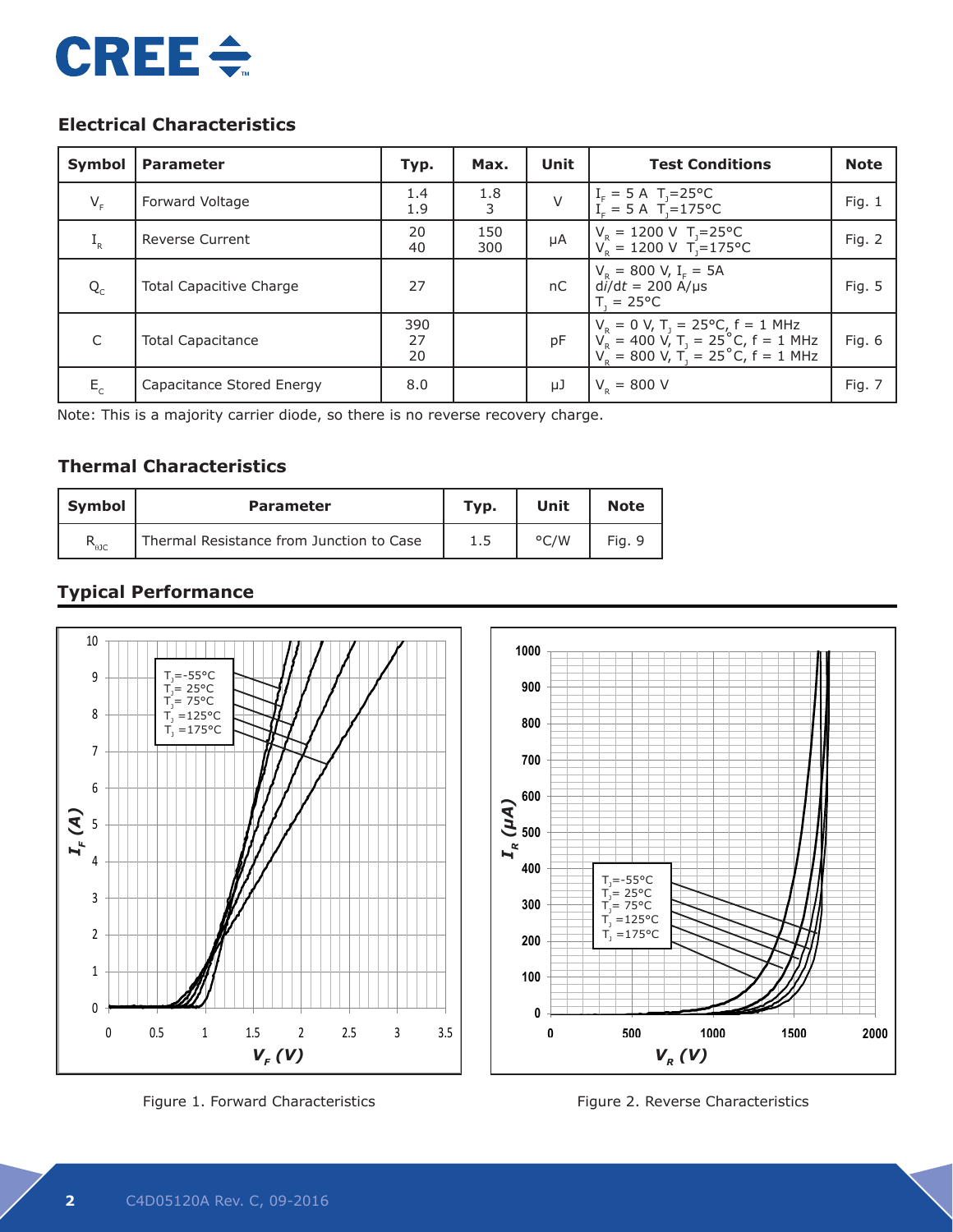



Figure 5. Recovery Charge vs. Reverse Voltage **The Contract Contract Contract Contract** Figure 6. Capacitance vs. Reverse Voltage

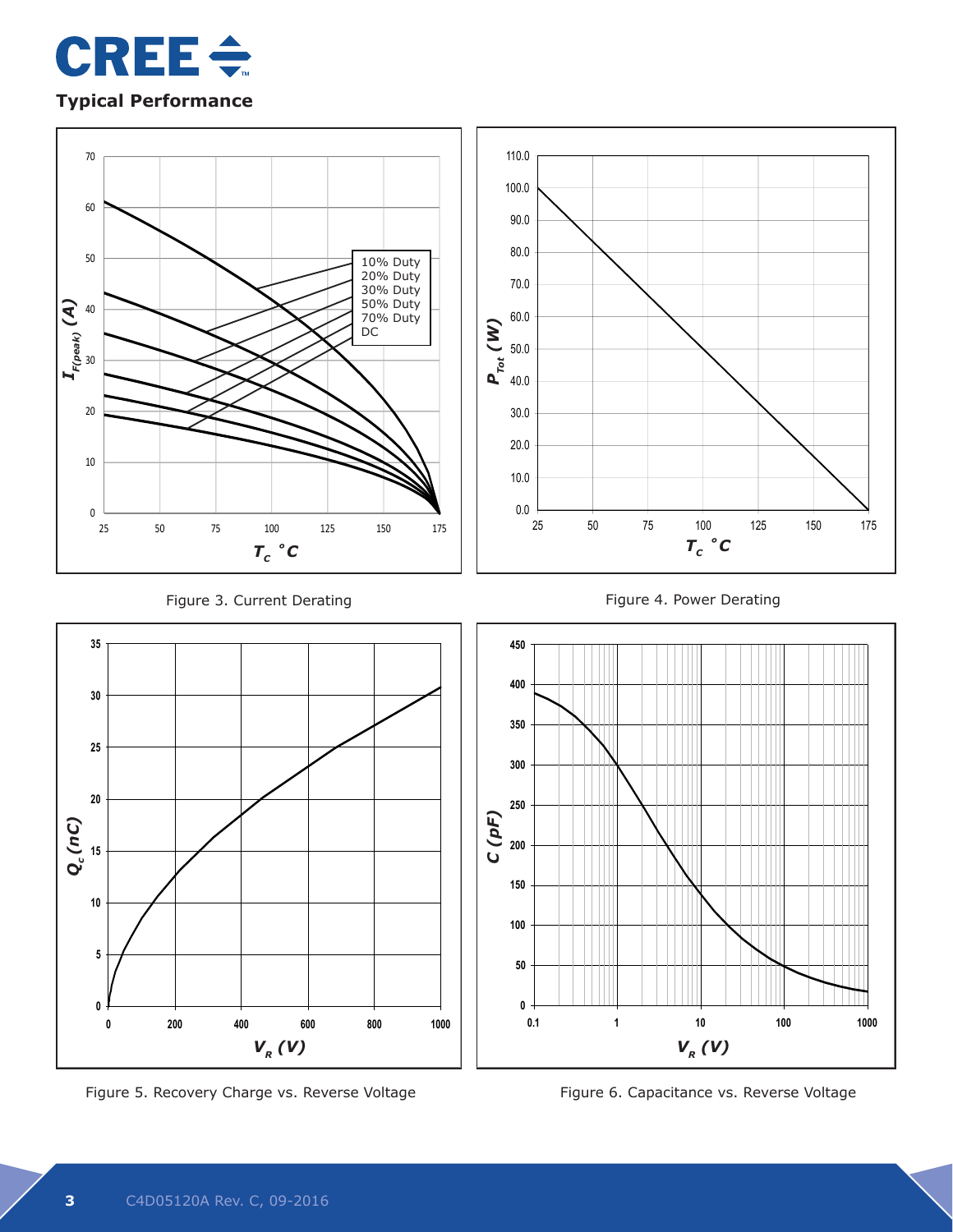

# **Typical Performance**





Figure 7. Typical Capacitance Stored Energy Figure 8. Non-repetitive peak forward surge current versus pulse duration (sinusoidal waveform)



Figure 9. Transient Thermal Impedance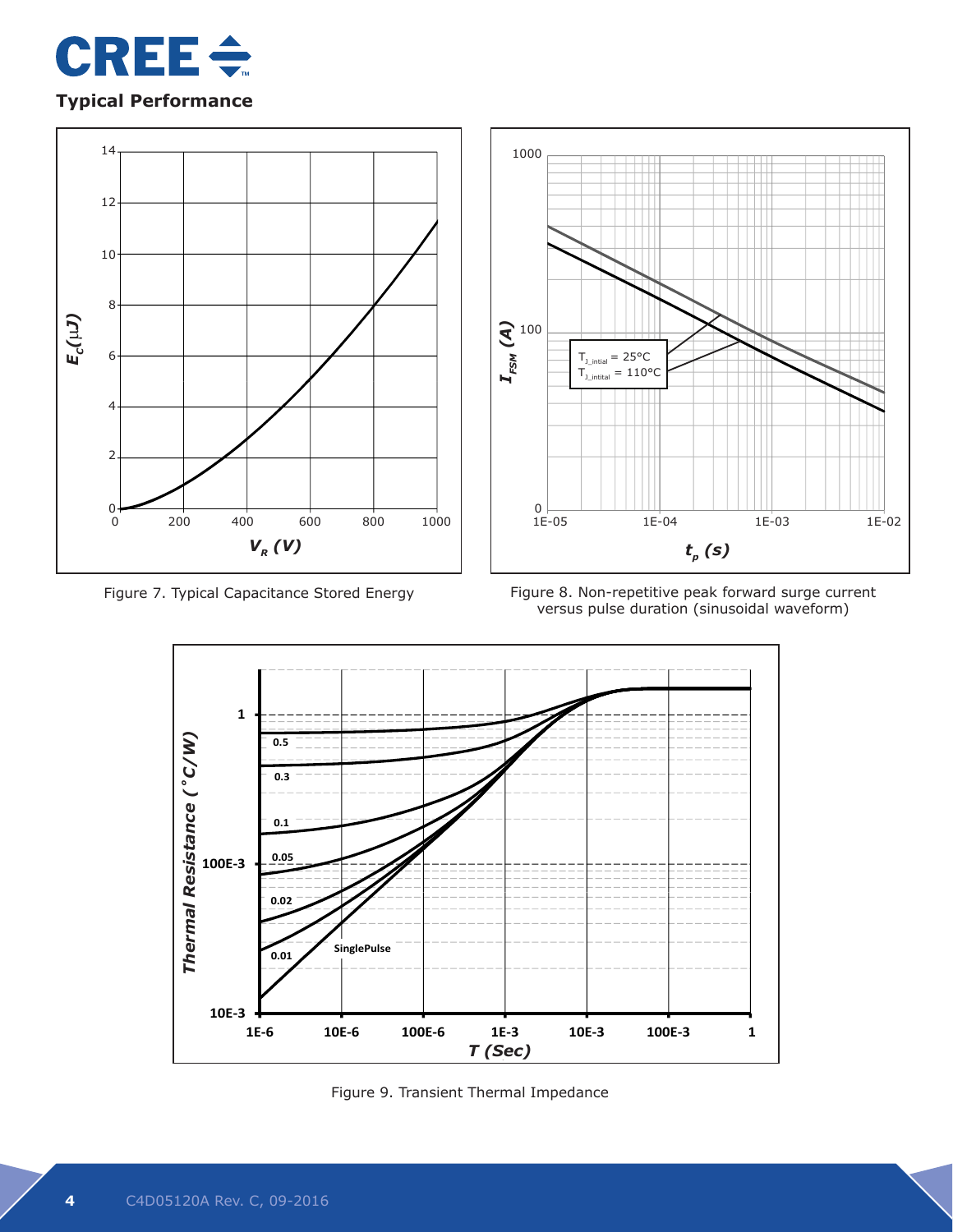

### **Package Dimensions**







O CASE



| POS            | Inches        |             | <b>Millimeters</b> |              |  |
|----------------|---------------|-------------|--------------------|--------------|--|
|                | Min           | Max         | Min                | Max          |  |
| A              | .381          | .410        | 9.677              | 10.414       |  |
| B              | .235          | .255        | 5.969              | 6.477        |  |
| C              | .100          | .120        | 2.540              | 3.048        |  |
| D              | .223          | .337        | 5.664              | 8.560        |  |
| D <sub>1</sub> | .457-.490     |             | 11.60-12.45 typ    |              |  |
| D <sub>2</sub> | .277-.303 typ |             | 7.04-7.70 typ      |              |  |
| D <sub>3</sub> | .244-.252 typ |             |                    | 6.22-6.4 typ |  |
| E              | .590          | .615        | 14.986             | 15.621       |  |
| E1             | .302          | .326        | 7.68               | 8.28         |  |
| E <sub>2</sub> | .227          | 251         | 5.77               | 6.37         |  |
| F              | .143          | .153        | 3.632              | 3.886        |  |
| G              | 1.105         | 1.147       | 28.067             | 29.134       |  |
| H              | .500          | .550        | 12.700             | 13.970       |  |
| L              | .025          | .036        | .635               | .914         |  |
| M              | .045          | .055        | 1.143              | 1.550        |  |
| N              | .195          | .205        | 4.953              | 5.207        |  |
| P              | .165          | .185        | 4.191              | 4.699        |  |
| $\circ$        | .048          | .054        | 1.219              | 1.372        |  |
| S              | $3^{\circ}$   | $6^{\circ}$ | $3^{\circ}$        | $6^{\circ}$  |  |
| T              | $3^{\circ}$   | $6^{\circ}$ | $3^{\circ}$        | $6^{\circ}$  |  |
| U              | $3^{\circ}$   | $6^{\circ}$ | $3^{\circ}$        | $6^{\circ}$  |  |
| V              | .094          | .110        | 2.388              | 2.794        |  |
| W              | .014          | .025        | .356               | .635         |  |
| X              | $3^{\circ}$   | $5.5^\circ$ | $3^{\circ}$        | $5.5^\circ$  |  |
| Υ              | .385          | .410        | 9.779              | 10.414       |  |
| Z              | .130          | .150        | 3.302              | 3.810        |  |

View A-A

1. Dimension L, M, W apply for Solder Dip Finish

#### **Recommended Solder Pad Layout**

PIN 2 O-



NOTE:

TO-220-2

| <b>Part Number</b> | Package  | <b>Marking</b> |
|--------------------|----------|----------------|
| C4D05120A          | TO-220-2 | C4D05120       |

**Note: Recommended soldering profiles can be found in the applications note here:** http://www.wolfspeed.com/power\_app\_notes/soldering